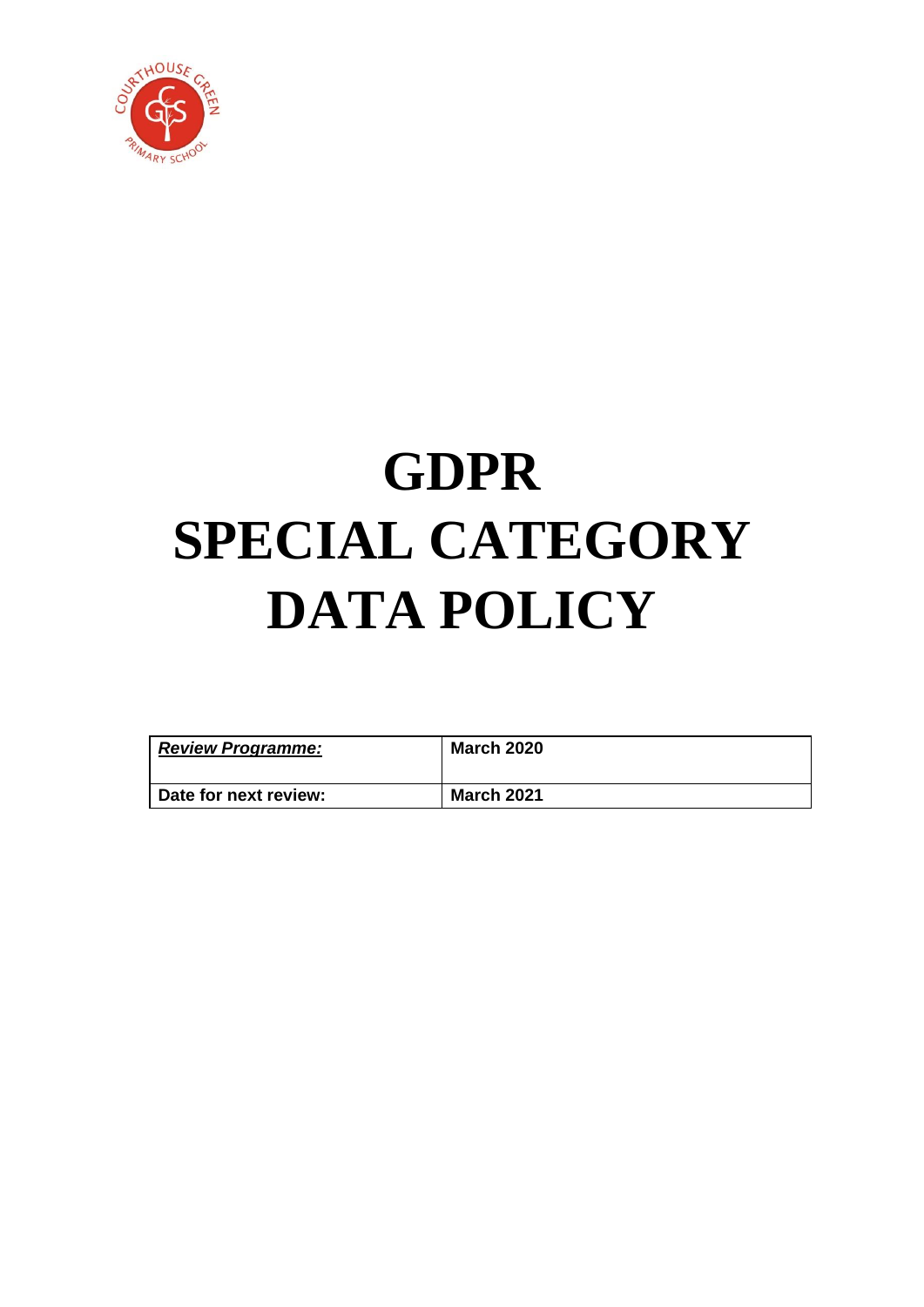

#### **Special category and criminal conviction personal data (the appropriate policy document)**

**Personal Data:** means any information relating to an identifiable natural person, whether they can be directly or indirectly identified by reference to name, identification number, online identifier, or to specific things such as physical, physiological, genetic, mental, economic, cultural or social identity factors.

**Special Category Data:** This refers to very specific groups of personal data such as race or ethnic origin, political views, religious or philosophical beliefs, trade union membership, genetic data, biometric data used for the purposes of identifying an individual, health and sexual orientation.

**Criminal Conviction Data:** This refers to criminal convictions and offences or related security measures including personal data relating to the alleged commission of offences or proceedings for an offence committed or alleged to have been committed, including sentencing.

This document meets the requirement at paragraph 1 of Schedule 1 to the Data Protection Act 2018 that an appropriate policy document be in place where the processing of special category personal data is necessary for the purposes of performing or exercising obligations or rights which are imposed or conferred by law on the controller or the data subject in connection with employment, social security or social protection.

It also meets the requirement at paragraph 5 of Schedule 1 to the Data Protection Act 2018 that an appropriate policy document be in place where the processing of special category personal data is necessary for reasons of substantial public interest. The specific conditions under which data may be processed for reasons of substantial public interest are set out at paragraphs 6 to 28 of Schedule 1 to the Data Protection Act 2018 and the School intends to rely on these as and when appropriate, with particular reliance on paragraph 18, 'Safeguarding of children and individuals at risk'.

We process criminal offence data under Article 10 of the GDPR. Examples of our processing of criminal offence data include pre-employment checks and declarations by an employee in line with contractual obligations. We process criminal offence data for the following purposes; in parts 1 and 2 of Schedule 1, Paragraph 1, employment, social security and social protection and Paragraph 6(2)(a), statutory purposes. We notify individuals of the collection of criminal conviction data in the employee and recruitment application privacy notice.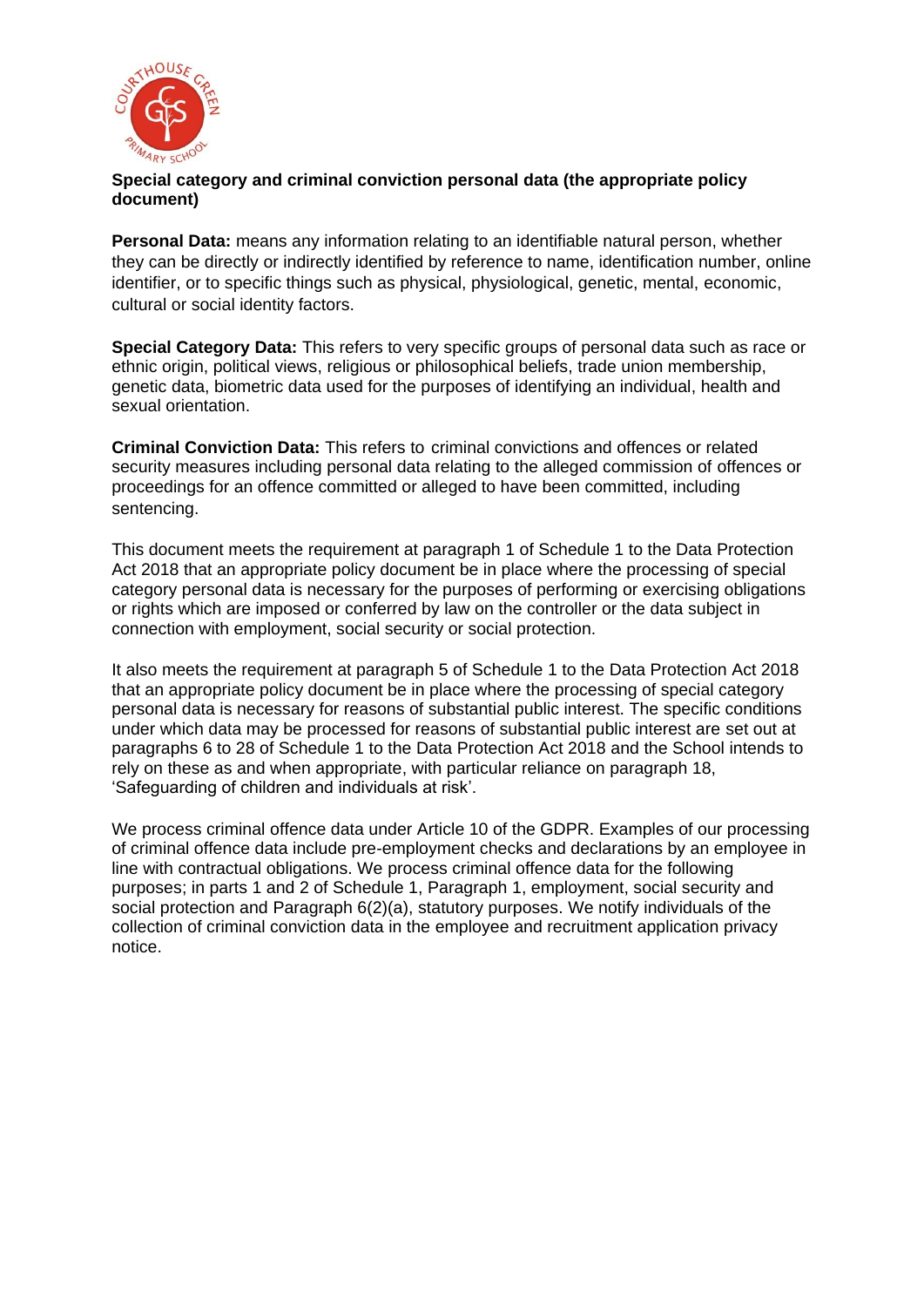

## **Procedures for securing compliance**

Article 5 of the General Data Protection Regulation sets out the data protection principles. These are our procedures for ensuring that we comply with them. These apply to all personal data processed by the School including special category data.

### **Principle 1**

Personal data shall be processed lawfully, fairly and in a transparent manner in relation to the data subject.

The School will:

- ensure that personal data is only processed where a lawful basis applies, and where processing is otherwise lawful
- only process personal data fairly, and will ensure that data subjects are not misled about the purposes of any processing
- ensure that data subjects receive full privacy information so that any processing of personal data is transparent

#### **Principle 2**

Personal data shall be collected for specified, explicit and legitimate purposes and not further processed in a manner that is incompatible with those purposes.

The School will:

- only collect personal data for specified, explicit and legitimate purposes, and we will inform data subjects what those purposes are in a privacy notice
- not use personal data for purposes that are incompatible with the purposes for which it was collected. If we do use personal data for a new purpose that is compatible, we will inform the data subject first

#### **Principle 3**

Personal data shall be adequate, relevant and limited to what is necessary in relation to the purposes for which they are processed.

The School will only collect the minimum personal data that we need for the purpose for which it is collected. We will ensure that the data we collect is adequate and relevant.

#### **Principle 4**

Personal data shall be accurate and, where necessary, kept up to date.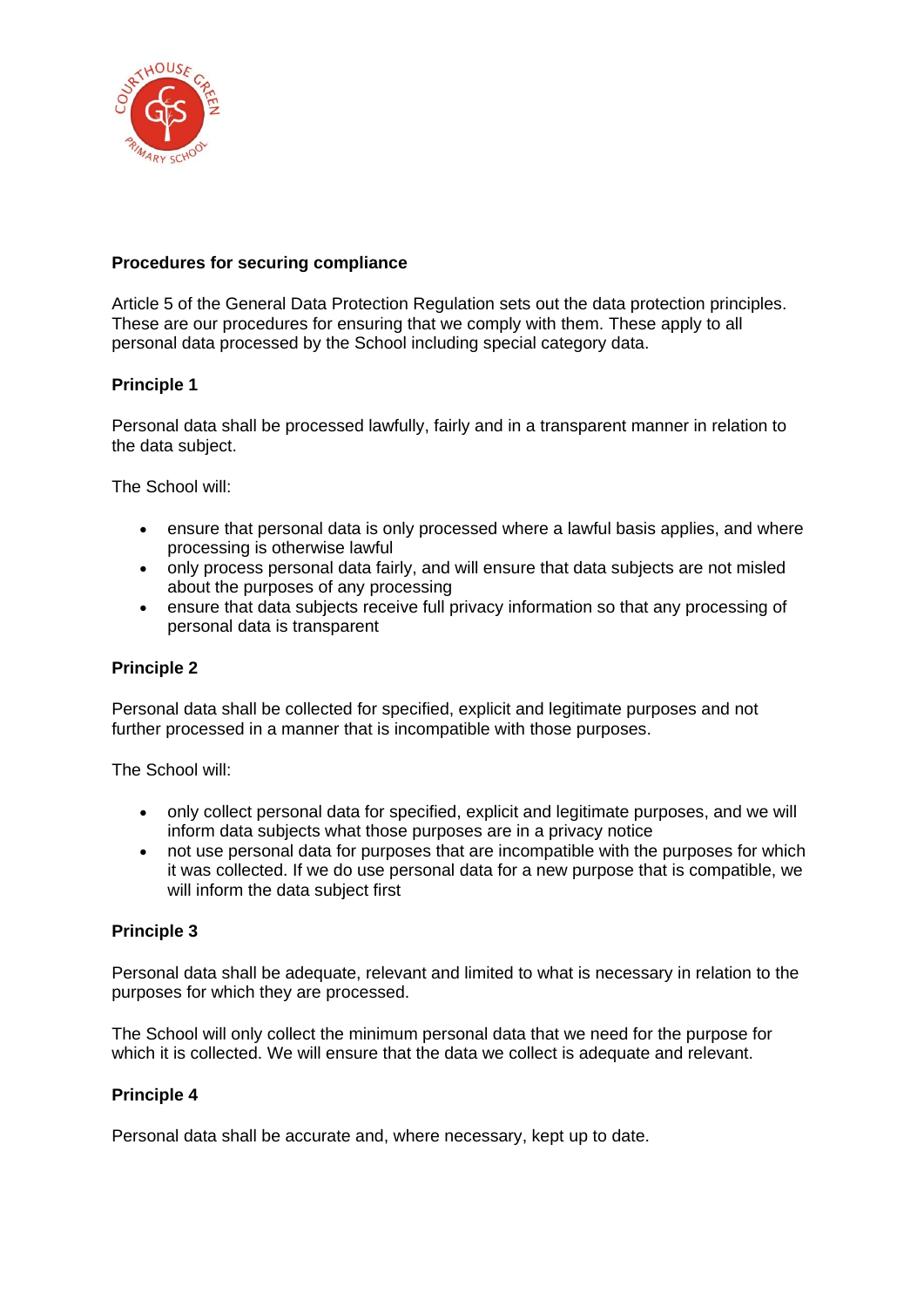

The School will ensure that personal data is accurate, and kept up to date where necessary. We will take particular care to do this where our use of the personal data has a significant impact on individuals.

## **Principle 5**

Personal data shall be kept in a form which permits identification of data subjects for no longer than is necessary for the purposes for which the personal data are processed.

The School will only keep personal data in identifiable form as long as is necessary for the purposes for which it is collected, or where we have a legal obligation to do so. Once we no longer need personal data it shall be deleted or rendered permanently anonymous.

#### **Principle 6**

Personal data shall be processed in a manner that ensures appropriate security of the personal data, including protection against unauthorised or unlawful processing and against accidental loss, destruction or damage, using appropriate technical or organisational measures.

The School will ensure that there appropriate organisational and technical measures in place to protect personal data.

#### **Accountability principle**

The controller shall be responsible for, and be able to demonstrate compliance with these principles. The governing body and Senior Leadership Team responsible for ensuring that the department is compliant with these principles in relation to the processing of personal data including special category data.

We will:

- ensure that records are kept of all personal data processing activities where appropriate, and that these are provided to the Information Commissioner on request
- carry out a Data Protection Impact Assessment for any high risk personal data processing, and consult the Information Commissioner if appropriate
- ensure that a Data Protection Officer is appointed to provide independent advice and monitoring of the departments' personal data handling, and that this person has access to report to the highest management level of the department
- have in place internal processes to ensure that personal data is only collected, used or handled in a way that is compliant with data protection law
- adopting and implementing data protection policies and ensuring we have written contracts with our data processors
- Implementing appropriate security measures in relation to the personal data we process